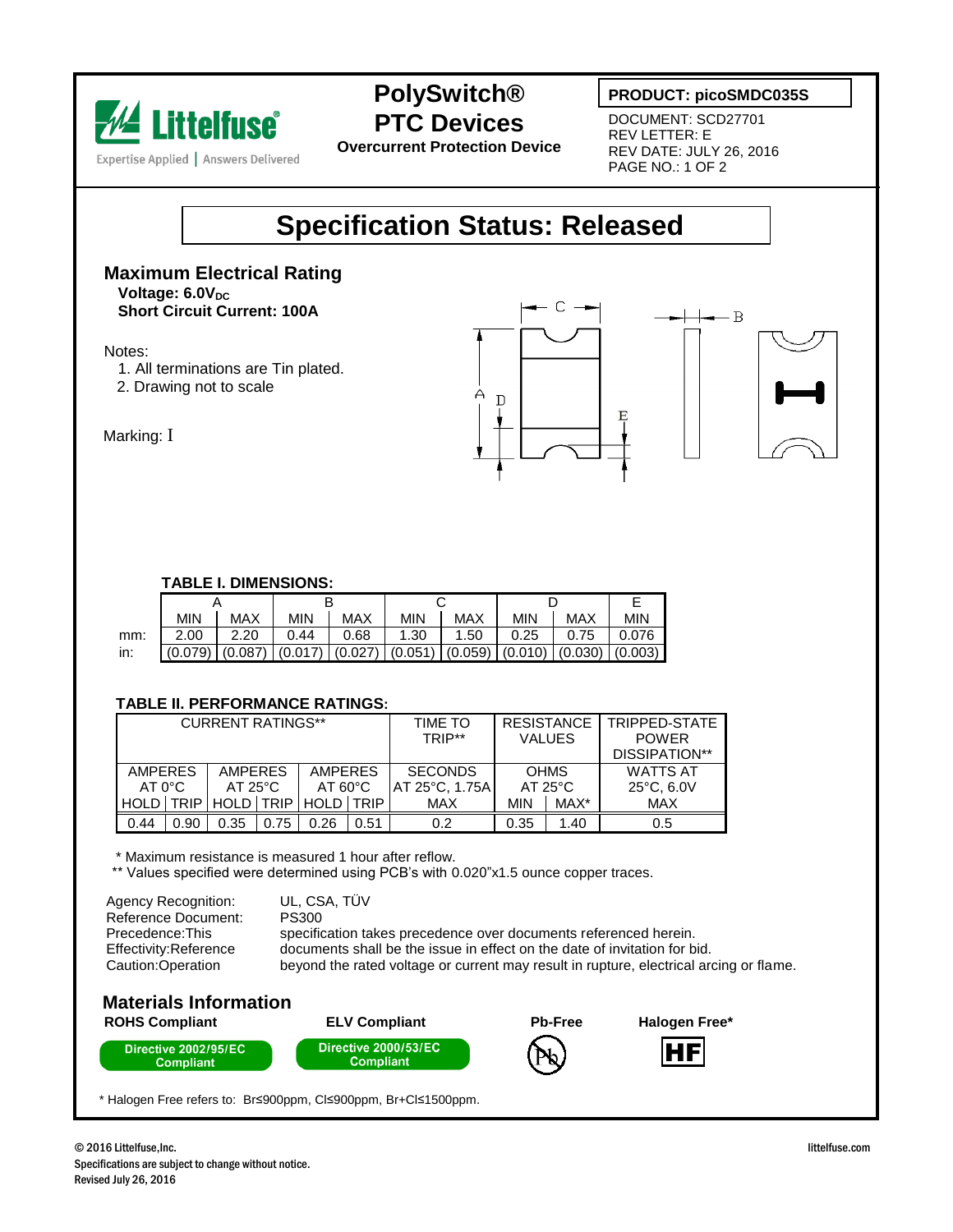

### **PolySwitch® PTC Devices Overcurrent Protection Device**

**PRODUCT: picoSMDC035S**

DOCUMENT: SCD27701 REV LETTER: E REV DATE: JULY 26, 2016 PAGE NO.: 2 OF 2

Information furnished is believed to be accurate and reliable. However, users should independently evaluate the suitability of and test each product selected for their own applications. Littelfuse products are not designed for, and shall not be used for, any purpose (including, without limitation, military, aerospace, medical, lifesaving, life-sustaining or nuclear facility applications, devices intended for surgical implant into the body, or any other application in which the failure or lack of desired operation of the product may result in personal injury, death, or property damage) other than those expressly set forth in applicable Littelfuse product documentation. Warranties granted by Littelfuse shall be deemed void for products used for any purpose not expressly set forth in applicable Littelfuse documentation. Littelfuse shall not be liable for any claims or damages arising out of products used in applications not expressly intended by Littelfuse as set forth in applicable Littelfuse documentation. The sale and use of Littelfuse products is subject to Littelfuse Terms and Conditions of Sale, unless otherwise agreed by Littelfuse.